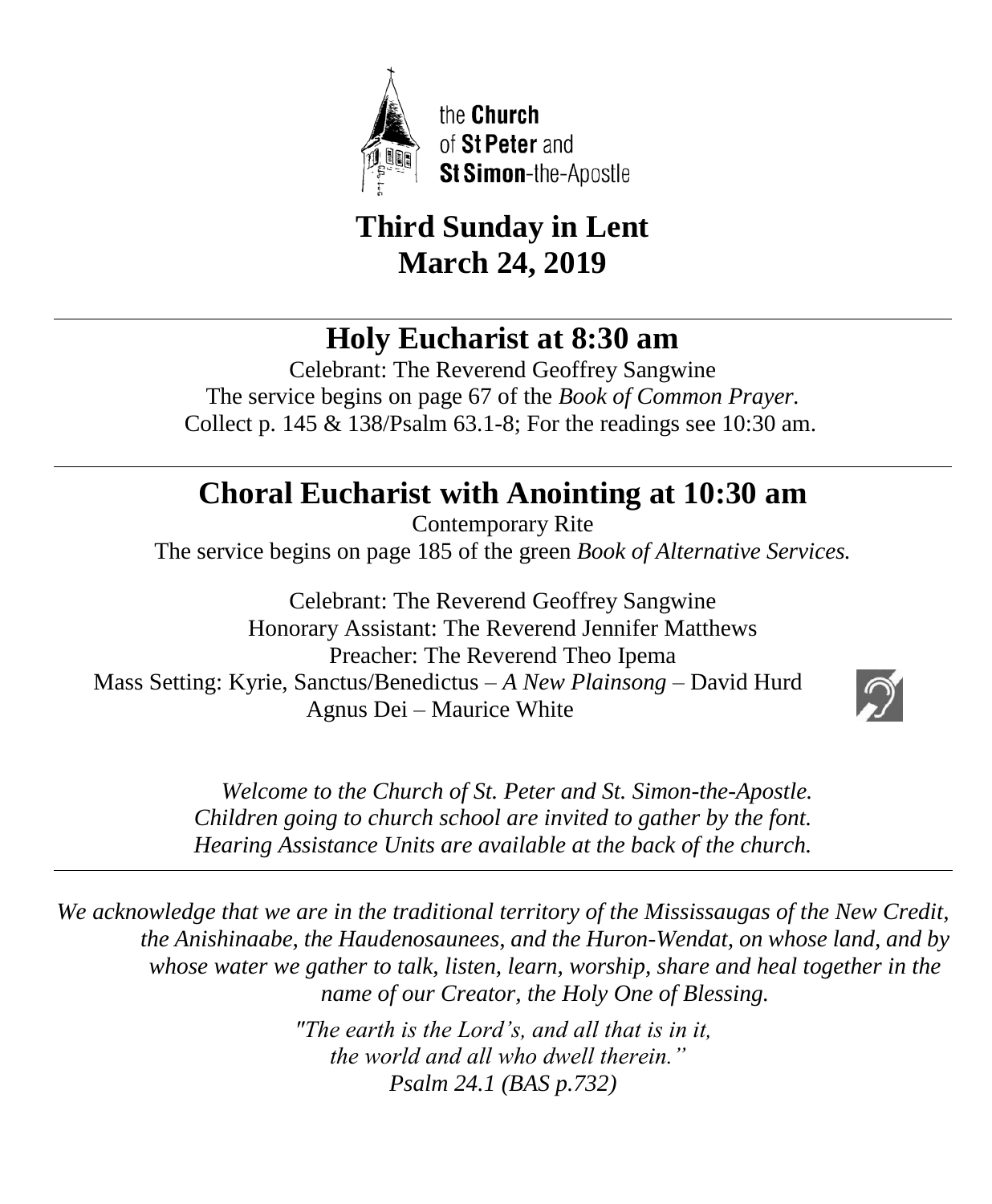# **The Gathering of the Community**

**Prelude** Pavanne pour une enfante defunte **MAURICE RAVEL Hymn 353** *My God, How Endless Is Your Love* WAREHAM

#### **The Greeting**

- *Celebrant* Grace, mercy and peace from God our Father and the Lord Jesus Christ be with you all.
- *All* **And also with you.**

#### **The Decalogue**

| Our Lord Jesus Christ said, If you love me, keep my commandments; happy are        |
|------------------------------------------------------------------------------------|
| those who hear the word of God and keep it. Hear then these commandments           |
| which God has given to his people and take them to heart.                          |
| I am the Lord your God: you shall have no other gods but me.                       |
| You shall love the Lord your God with all your heart, with all your soul, with all |
| your mind and with all your strength.                                              |
| Amen. Lord have mercy.                                                             |
| You shall not make for yourself any idol.                                          |
| God is Spirit, and those who worship him must worship in spirit and in truth.      |
| Amen. Lord have mercy.                                                             |
| You shall not dishonour the name of the Lord your God.                             |
| You shall worship him with awe and reverence.                                      |
| Amen. Lord have mercy.                                                             |
| Remember the Lord's day and keep it holy.                                          |
| Christ is risen from the dead; set your minds on things that are above, not on     |
| things that are on earth.                                                          |
| Amen. Lord have mercy.                                                             |
| Honour your father and your mother.                                                |
| Live as servants of God; honour one another; love the fellowship.                  |
| Amen. Lord have mercy.                                                             |
| Thou shall not commit murder.                                                      |
| Be reconciled to your neighbour; overcome evil; with good.                         |
| Amen. Lord have mercy.                                                             |
| You shall not commit adultery.                                                     |
| Know that your body is the temple of the Holy Spirit.                              |
| Amen. Lord have mercy.                                                             |
| You shall not steal.                                                               |
| Be honest in all that you do and for one another.                                  |
| Amen. Lord have mercy.                                                             |
|                                                                                    |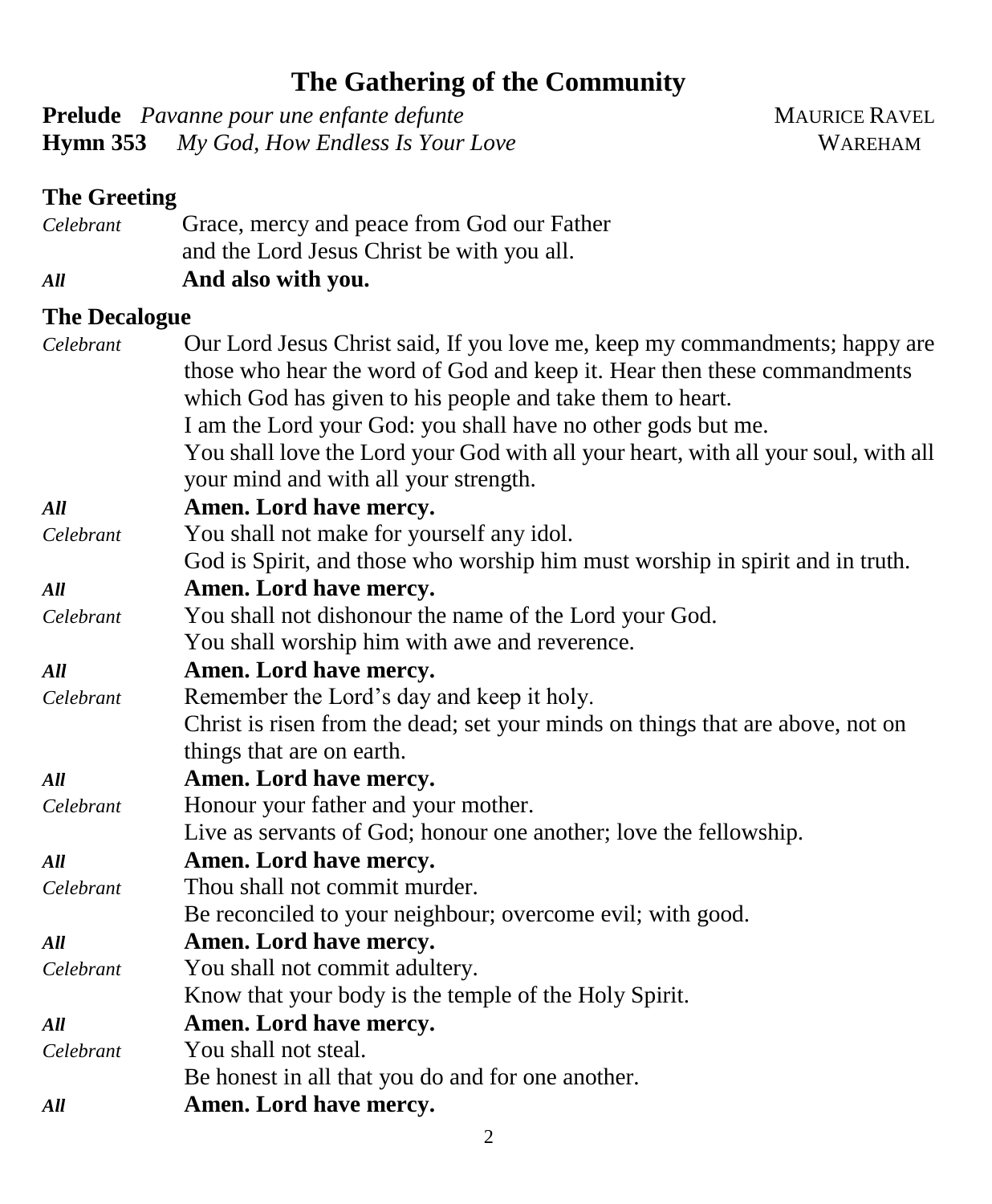*Celebrant* You shall not bear false witness. Let everyone speak the truth. *All* **Amen. Lord have mercy.** *Celebrant* You shall not covet anything which belongs to your neighbour. Remember the words of the Lord Jesus: it is more blessed to give than to receive. Love your neighbour as yourself, for love is the fulfilling of the law. *All* **Amen. Lord have mercy. Kyrie** (CP #687) DAVID HURD

# **Collect of the Day**

*Celebrant* Father of mercy, alone we have no power in ourselves to help ourselves. When we are discouraged by our weakness, strengthen us to follow Christ, our pattern and our hope; who lives and reigns with you and the Holy Spirit, one God, now and for ever.

# **Proclamation of the Word**

#### **Old Testament Lesson** *Isaiah 55.1-9**Read by David McPherson*

*Reader:* A reading from the  $55<sup>th</sup>$  chapter of Isaiah, beginning at the  $1<sup>st</sup>$  verse.

Ho, everyone who thirsts, come to the waters; and you that have no money, come, buy and eat! Come, buy wine and milk without money and without price. Why do you spend your money for that which is not bread, and your labour for that which does not satisfy? Listen carefully to me, and eat what is good, and delight yourselves in rich food. Incline your ear, and come to me; listen, so that you may live. I will make with you an everlasting covenant, my steadfast, sure love for David. See, I made him a witness to the peoples, a leader and commander for the peoples. See, you shall call nations that you do not know, and nations that do not know you shall run to you, because of the Lord your God, the Holy One of Israel, for he has glorified you. Seek the Lord while he may be found, call upon him while he is near; let the wicked forsake their way, and the unrighteous their thoughts; let them return to the Lord, that he may have mercy on them, and to our God, for he will abundantly pardon. For my thoughts are not your thoughts, nor are your ways my ways, says the Lord. For as the heavens are higher than the earth, so are my ways higher than your ways and my thoughts than your thoughts.

*Reader* The word of the Lord.

*All* **Thanks be to God.**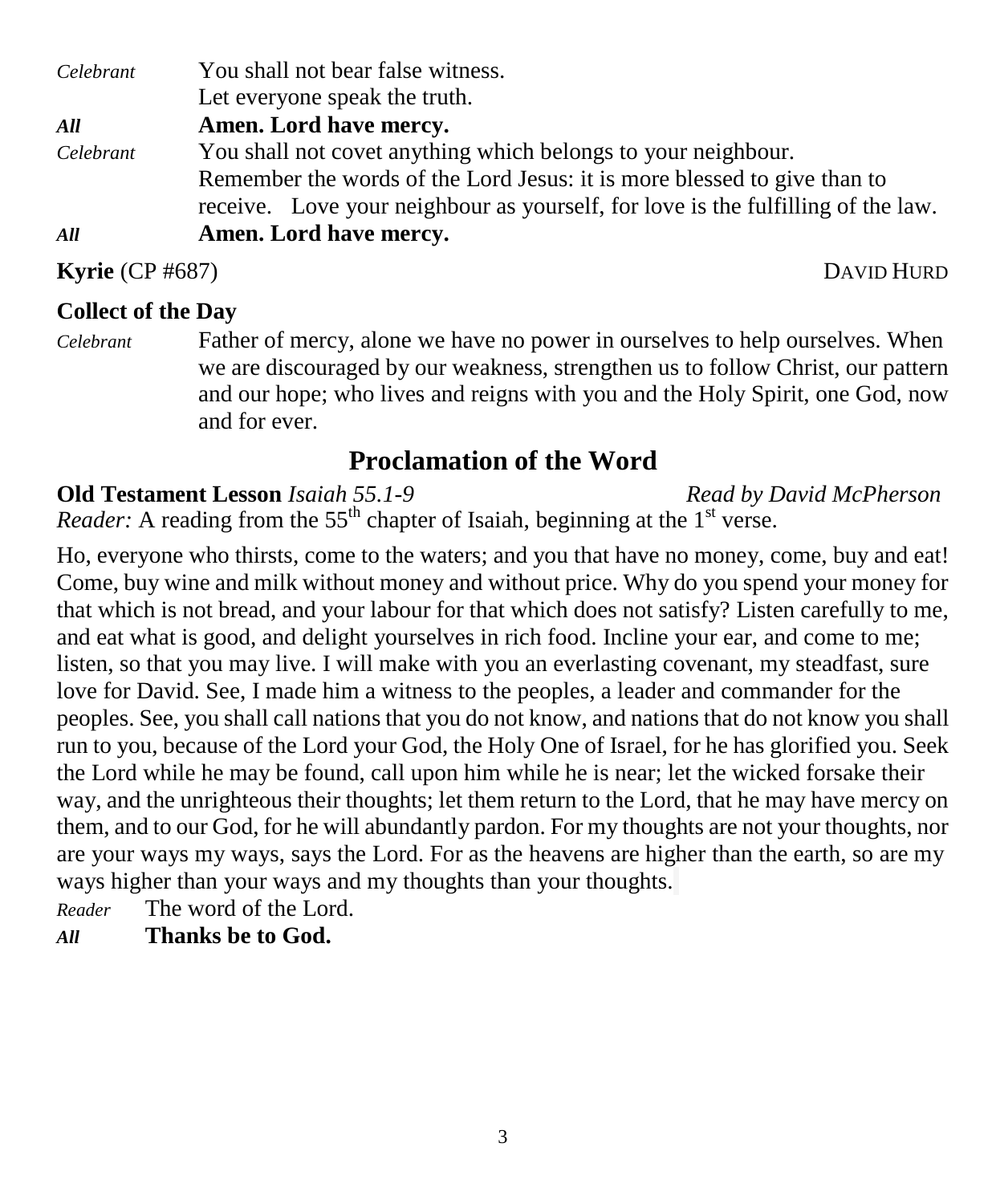# **Psalm 63.1-8 VIII. 3.**  $I$ lott

- *<sup>1</sup>* O GOD, thou art my **God** :
	- \* early **will** I seek thee.
- *<sup>2</sup>* My soul thirsteth for thee, my flesh also longeth after **thee** :
- \* in a barren and dry land, **where** no water is.
- *<sup>3</sup>*Thus have I looked upon thee in the **sanct-**uary
	- \* that I might behold thy **power** and glory.
- *<sup>4</sup>*For thy loving-kindness is better than the life it-**self** :
	- \* my **lips** shall praise^thee.
- $<sup>5</sup>$  As long as I live will I magnify thee in this **man-ner**:</sup>
	- \* and lift up my hands **in** thy Name.
- *<sup>6</sup>* My soul shall be satisfied, even as it were with marrow and **fat**-ness :
	- \* and my mouth shall praise **thee** with joyful lips.
- *<sup>7</sup>* When I remember thee upon my **bed** :
	- \* I meditate upon thee in **the** night watches;
- *<sup>8</sup>* Because thou hast been my **help**-er :
	- \* and under the shadow of thy **wings** will I rejoice.

# **Epistle** *1 Corinthians 10.1-13 Read by Marian McPherson*

*Reader* A reading from the 10<sup>th</sup> chapter of the first Letter of Paul to the Corinthians beginning at the  $1<sup>st</sup>$  verse.

I do not want you to be unaware, brothers and sisters, that our ancestors were all under the cloud, and all passed through the sea, and all were baptized into Moses in the cloud and in the sea, and all ate the same spiritual food, and all drank the same spiritual drink. For they drank from the spiritual rock that followed them, and the rock was Christ. Nevertheless, God was not pleased with most of them, and they were struck down in the wilderness. Now these things occurred as examples for us, so that we might not desire evil as they did. Do not become idolaters as some of them did; as it is written, "The people sat down to eat and drink, and they rose up to play." We must not indulge in sexual immorality as some of them did, and twenty-three thousand fell in a single day. We must not put Christ to the test, as some of them did, and were destroyed by serpents. And do not complain as some of them did, and were destroyed by the destroyer. These things happened to them to serve as an example, and they were written down to instruct us, on whom the ends of the ages have come. So if you think you are standing, watch out that you do not fall. No testing has overtaken you that is not common to everyone. God is faithful, and he will not let you be tested beyond your strength, but with the testing he will also provide the way out so that you may be able to endure it. *Reader* The word of the Lord. *All* **Thanks be to God.**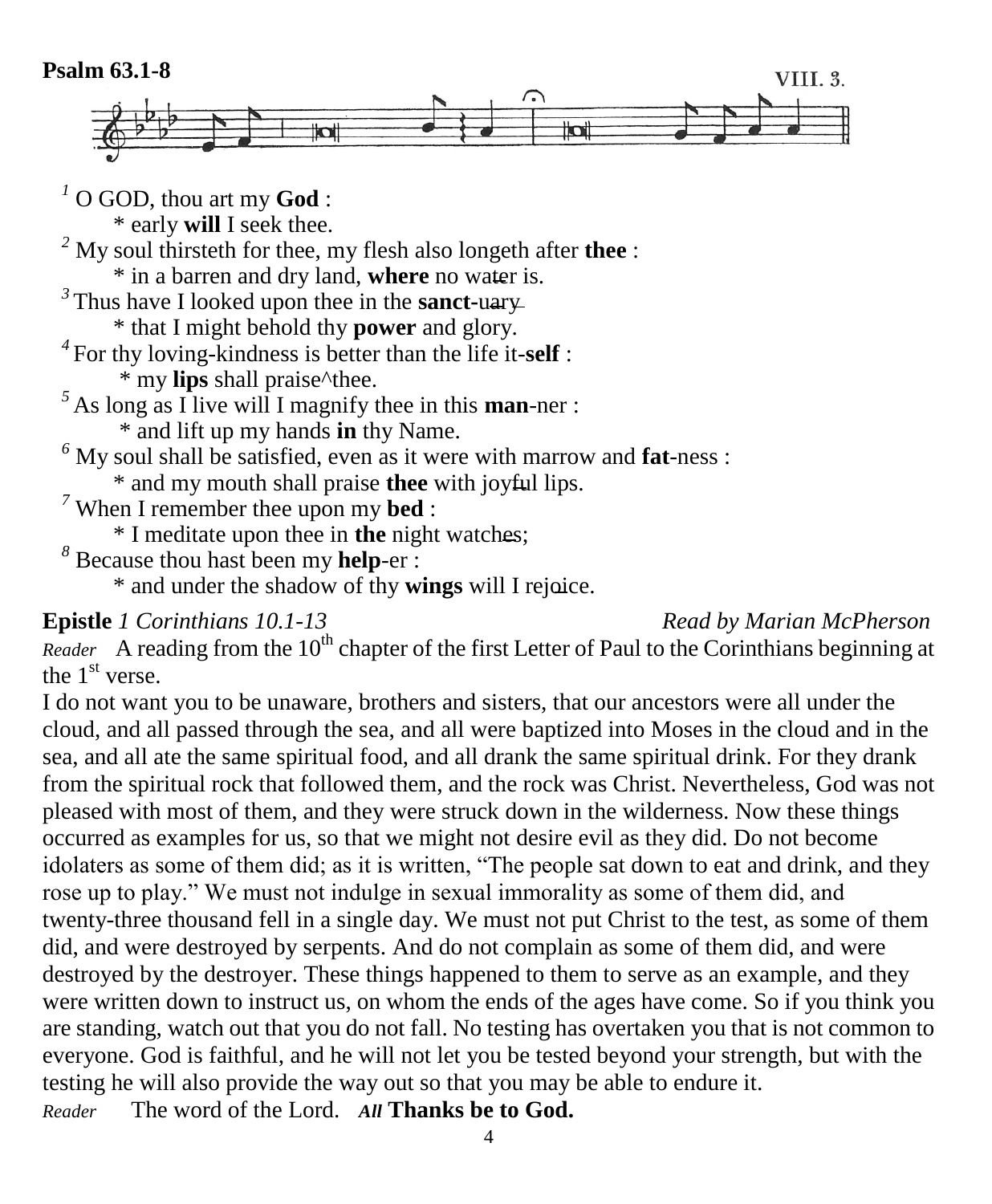# **The Holy Gospel** *Luke 13.1-9*

*Celebrant* The Lord be with you

*All* **And also with you.**

*Celebrant* The Holy Gospel of our Lord Jesus Christ according to St. Luke.

# *All* **Glory to you, Lord Jesus Christ.**

At that very time there were some present who told Jesus about the Galileans whose blood Pilate had mingled with their sacrifices. He asked them, "Do you think that because these Galileans suffered in this way they were worse sinners than all other Galileans? No, I tell you; but unless you repent, you will all perish as they did. Or those eighteen who were killed when the tower of Siloam – fell on them – do you think that they were worse offenders than all the others living in Jerusalem? No, I tell you; but unless you repent, you will all perish as they did." Then he told this parable: "A man had a fig tree planted in his vineyard; and he came looking for fruit on it and found none. So he said to the gardener, 'See here! For three years I have come looking for fruit on this fig tree, and still I find none. Cut it down! Why should it be wasting the soil?' He replied, 'Sir, let it alone for one more year, until I dig around it and put manure on it. If it bears fruit next year, well and good; but if not, you can cut it down.

*Gospeller* The Gospel of Christ. *All* **Praise to you, Lord Jesus Christ.**

# **Sermon**

# **The Nicene Creed** *BAS pp. 188-189*

*Celebrant* Let us confess our faith, as we say,

**We believe in one God, the Father, the Almighty, maker of heaven and earth, of all that is, seen and unseen. We believe in one Lord, Jesus Christ, the only Son of God, eternally begotten of the Father, God from God, Light from Light, true God from true God, begotten, not made, of one being with the Father. Through him all things were made. For us and for our salvation he came down from heaven: by the power of the Holy Spirit he became incarnate from the Virgin Mary, and was made man. For our sake he was crucified under Pontius Pilate; he suffered death and was buried. On the third day he rose again in accordance with the scriptures; he ascended into heaven and is seated at the right hand of the Father. He will come again in glory to judge the living and the dead, and his kingdom will have no end.** 

**We believe in the Holy Spirit, the Lord, the giver of life, who proceeds from the Father. With the Father and the Son he is worshipped and glorified. He has spoken through the prophets. We believe in one holy catholic and apostolic Church. We acknowledge one baptism for the forgiveness of sins. We look for the resurrection of the dead, and the life of the world to come. Amen.**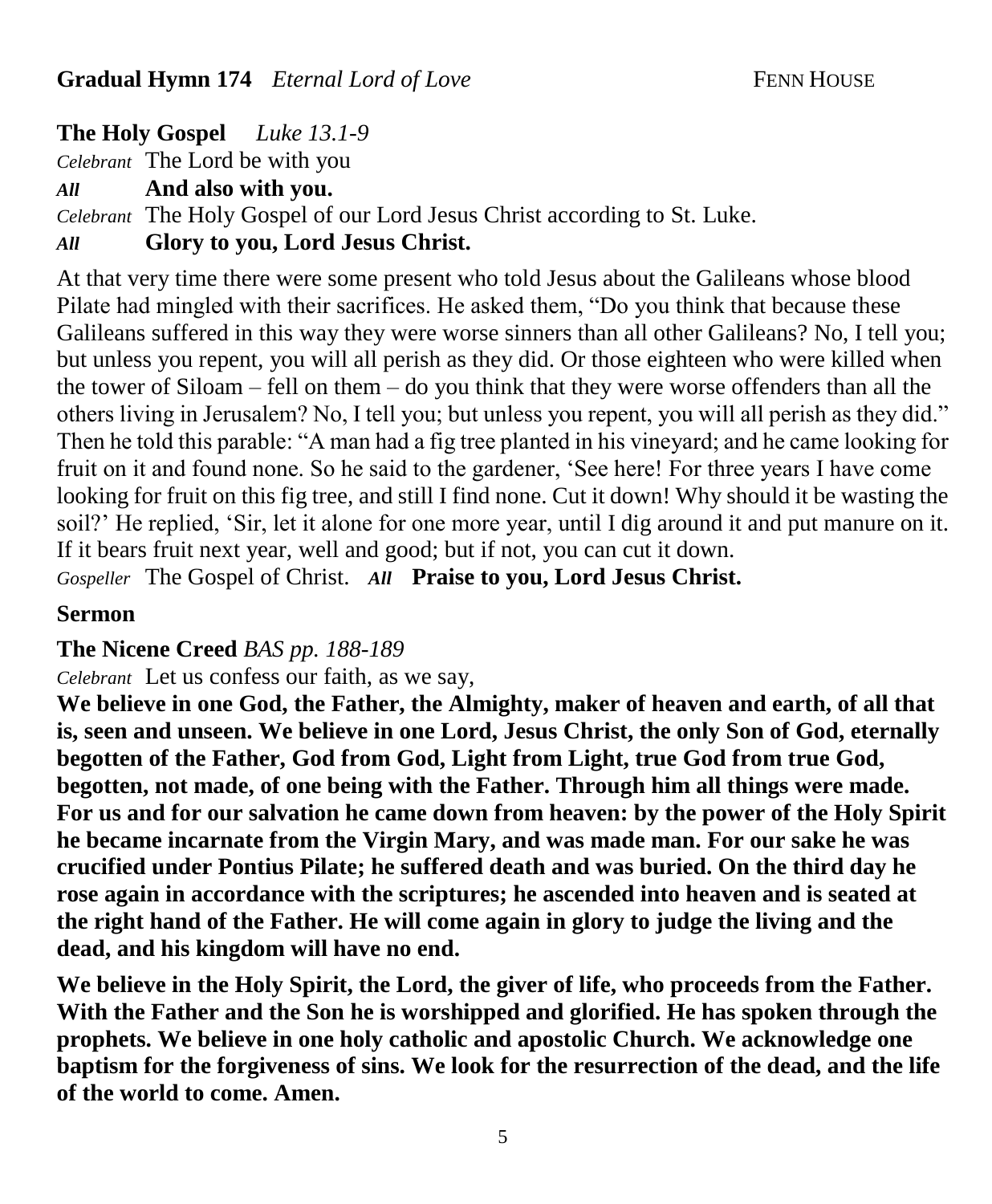**Prayers of the People** *Please kneel or stand, as able. Led by Kevin Sinclair*

## **Anointing and Laying on of Hands for Healing**

*Those who would like to be anointed are invited at this time to the St. Peter's altar at the south side of the church.*

**Hymn 440** *For All Your Blessings* **ISLINGTON** 

**Confession and Absolution** *BAS p. 191 The Celebrant invites the confession of sin. Then is said:*

Most merciful God, **We confess that we have sinned against you in thought, word and deed, by what we have done and by what we have left undone. We have not loved you with our whole heart; we have not loved our neighbours as ourselves. We are truly sorry and we humbly repent. For the sake of your Son, Jesus Christ, have mercy on us and forgive us, that we may delight in your will and walk in your ways,**

**to the glory of your name. Amen.** 

*The Absolution is pronounced.*

# **The Peace**

*Celebrant* The peace of the Lord be always with you.

### *All* **And also with you.**

*We invite you to share a sign of peace with those near you – a handshake, slight bow or other form of greeting. Please respect the wishes of those who prefer not to shake hands.*

# **Celebration of the Eucharist**

**Offertory Hymn 531** *You Who Dwell in the Shelter of the Lord* ON EAGLE'S WINGS

# **Prayer over the Gifts**

*Celebrant* Gracious God, we know your power to triumph over weakness. May we who ask forgiveness be ready to forgive one another, in the name of Jesus the Lord. **Amen.**

# **Great Thanksgiving** *BAS pp. 201-203*

*Celebrant* The Lord be with you.

# *All* **And also with you.**

*Celebrant* Lift up your hearts.

# *All* **We lift them to the Lord**.

*Celebrant* Let us give thanks to the Lord our God.

# *All* **It is right to give our thanks and praise.**

*Celebrant* It is right to give you thanks and praise, O Lord, our God, sustainer of the universe, you are worthy of glory and praise.

### *All* **Glory to you for ever and ever.**

*Celebrant* At your command all things came to be: the vast expanse of interstellar space,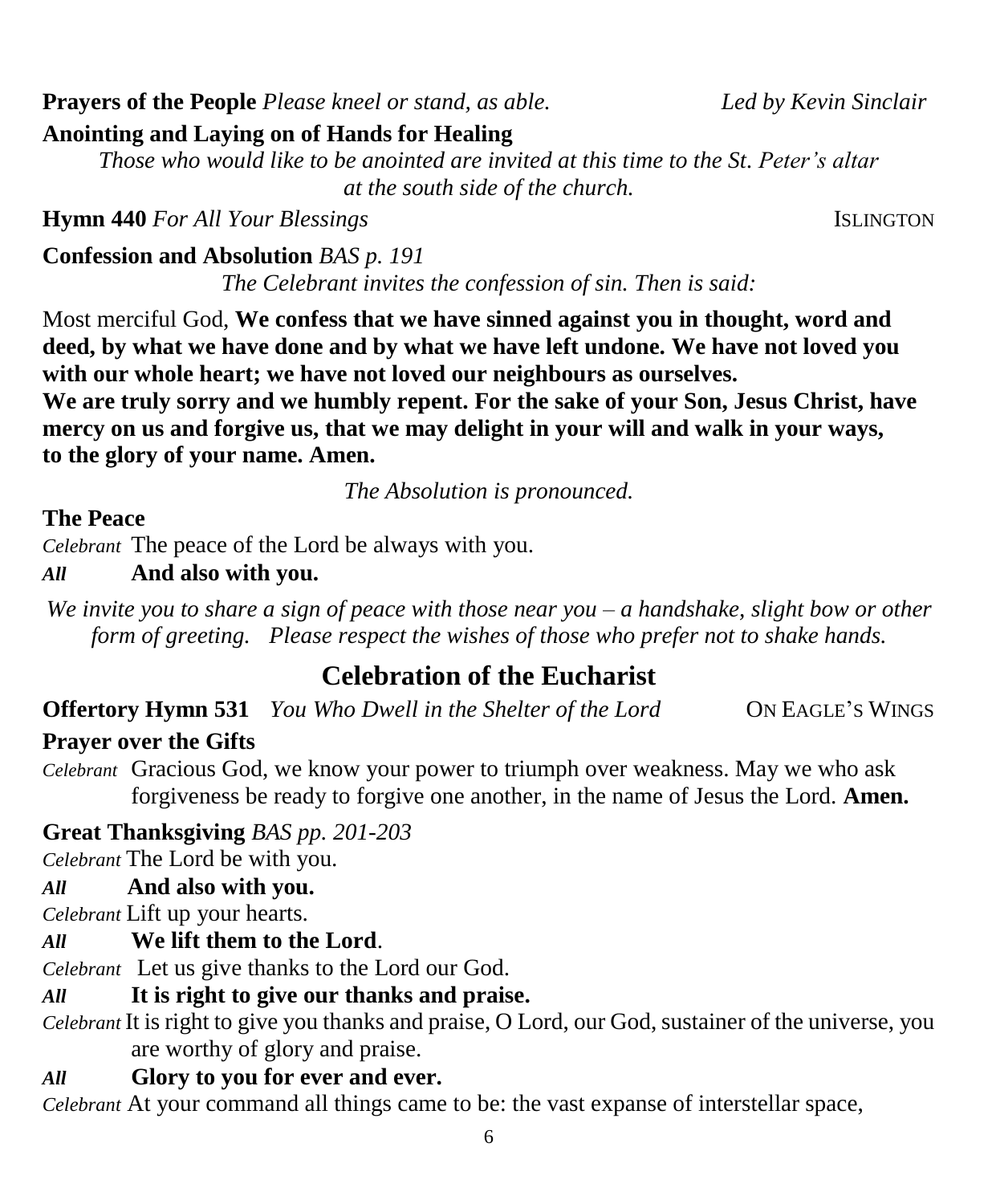galaxies, suns, the planets in their courses, and this fragile earth, our island home; by your will they were created and have their being.

# *All* **Glory to you for ever and ever.**

*Celebrant* From the primal elements you brought forth the human race, and blessed us with memory, reason, and skill; you made us the stewards of creation.

# *All* **Glory to you for ever and ever.**

*Celebrant* But we turn against you, and betray your trust; and we turn against one another. Again and again you call us to return. Through the prophets and sages you reveal your righteous law. In the fullness of time you sent your Son, born of a woman, to be our Saviour. He was wounded for our transgressions, and bruised for our iniquities. By his death he opened to us the way of freedom and peace.

# *All* **Glory to you for ever and ever.**

- *Celebrant* Therefore we praise you, joining with the heavenly chorus, with prophets, apostles, and martyrs, and with those in every generation who have looked to you in hope, to proclaim with them your glory, in their unending hymn: (CP #689-690)
- *All* **Holy, holy, holy Lord, God of power and might, heaven and earth are full of your glory. Hosanna in the highest. Blessed is he who comes in the name of the Lord. Hosanna in the highest.**
- *Celebrant* Blessed are you, Lord our God, for sending us Jesus, the Christ, who on the night he was handed over to suffering and death, took bread, said the blessing, broke the bread, gave it to his friends, and said, "Take this, and eat it: this is my body which is given for you. Do this for the remembrance of me." In the same way, after supper, he took the cup of wine; he gave you thanks, and said, "Drink this, all of you: this is my blood of the new covenant, which is shed for you and for many for the forgiveness of sins. Whenever you drink it, do this for the remembrance of me."

# *All* **Glory to you for ever and ever.**

*Celebrant* Gracious God, we recall the death of your Son Jesus Christ, we proclaim his resurrection and ascension, and we look with expectation for his coming as Lord of all the nations. We who have been redeemed by him, and made a new people by water and the Spirit, now bring you these gifts. Send your Holy Spirit upon us and upon this offering of your Church, that we who eat and drink at this holy table may share the divine life of Christ our Lord.

# *All* **Glory to you for ever and ever.**

- *Celebrant* Pour out your Spirit upon the whole earth and make it your new creation. Gather your Church together from the ends of the earth into your kingdom, where peace and justice are revealed, that we, with all your people, of every language, race, and nation, may share the banquet you have promised; through Christ, with Christ, and in Christ, all honour and glory are yours, creator of all.
- *All* **Glory to you for ever and ever. Amen.**